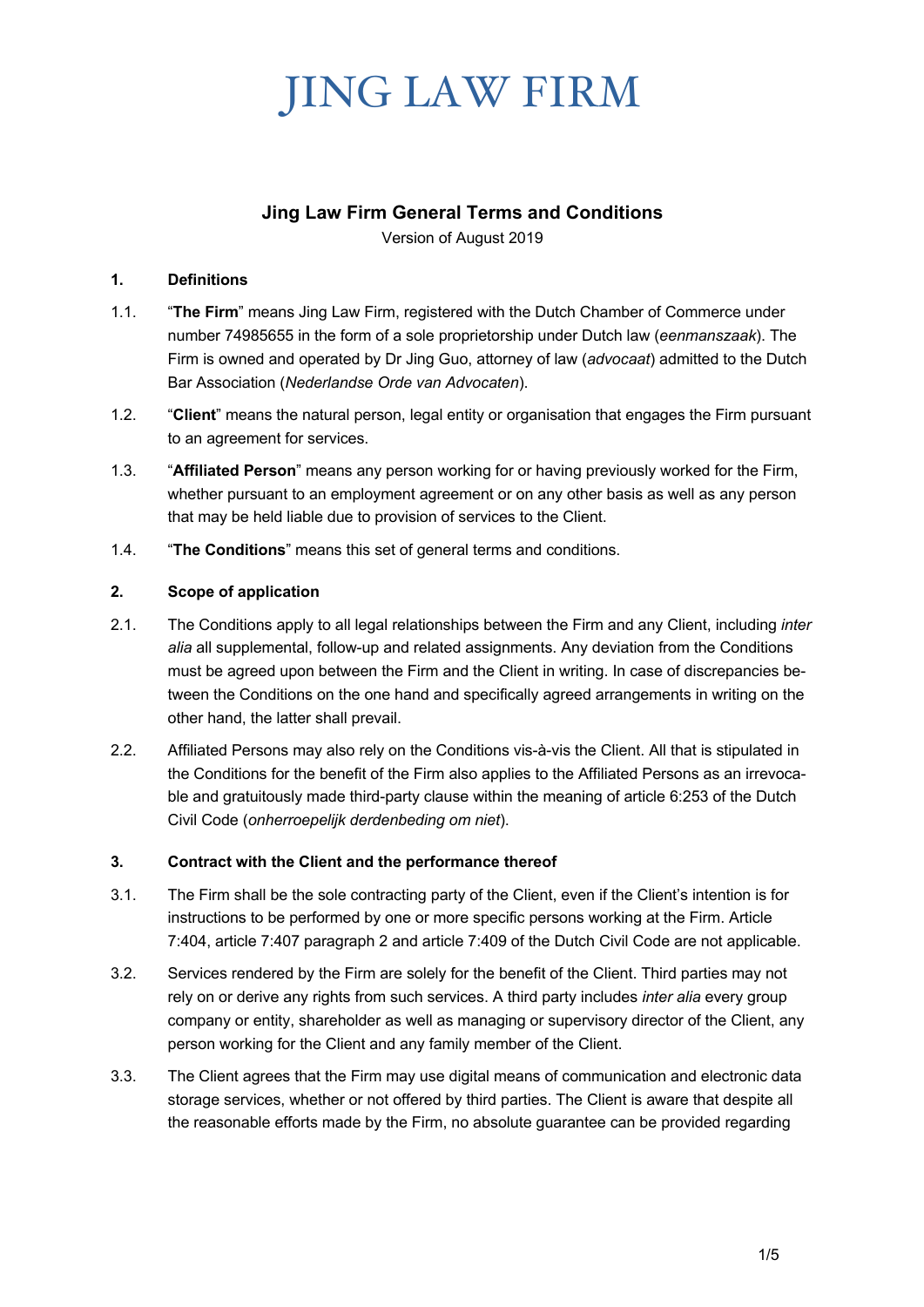the security of using such digital means of communication and electronic data storage services. The Client shall not hold the Firm liable for damage ensuing from the use of the aforementioned digital means or services.

3.4. If an assignment is provided by more than one Client, all Clients bear joint and several liability for the obligations arising from the assignment.

### **4. Fees, other charges and tax**

- 4.1. Unless otherwise agreed, the Firm charges service fees on the basis of time spent (including travel and waiting time), multiplied by the applicable hourly rates (the "**Service Fees**"). The smallest unit of time registration is six minutes.
- 4.2. The Client and the Firm may also agree a fixed fee for a specific assignment, being a fixed amount as consideration for the performance of the whole assignment, irrespective of the actual time spent. Such fixed fee will be payable in full and no refund will be made in case any amount has been paid in advance, if the Client for whatever reason terminates the service agreement unilaterally or no longer wishes to receive further assistance. The same applies if the Firm terminates the service agreement in accordance with the second sentence of clause 8.1 below. Clause 8.2 below will apply if the Firm terminates the service agreement in accordance with the first sentence of clause 8.1 below, it being understood that the Service Fees will then be calculated in accordance with clause 4.1 above with the agreed fixed fee as an absolute cap.
- 4.3. In addition to the Service Fees, the following will also be charged to the Client:
	- a. all third-party costs charged to the Firm in connection with the provision of services entrusted by the Client such as registered mail costs, courier costs, court registration fees and translation fees etc.;
	- b. general office costs, being a lump sum amounting to 5% of the Service Fees (covering general office costs such as copy, printing and telephone costs etc.);
	- c. travel and accommodation expenses in connection with the provision of services entrusted by the Client; and
	- d. value added tax (if applicable).
- 4.4. The Firm may at all times request an immediately payable advance payment. Advance payments will be deducted from the final invoice amount in the corresponding matter entrusted by the Client, unless otherwise stipulated in these Conditions. If the Client does not pay an advance payment on time, the Firm may suspend or end its services and will not be liable for any consequences resulting therefrom.
- 4.5. The Firm may amend its hourly rates and travel/accommodation expenses compensation rates from time to time. In case of an increase exceeding 10% or an increase within three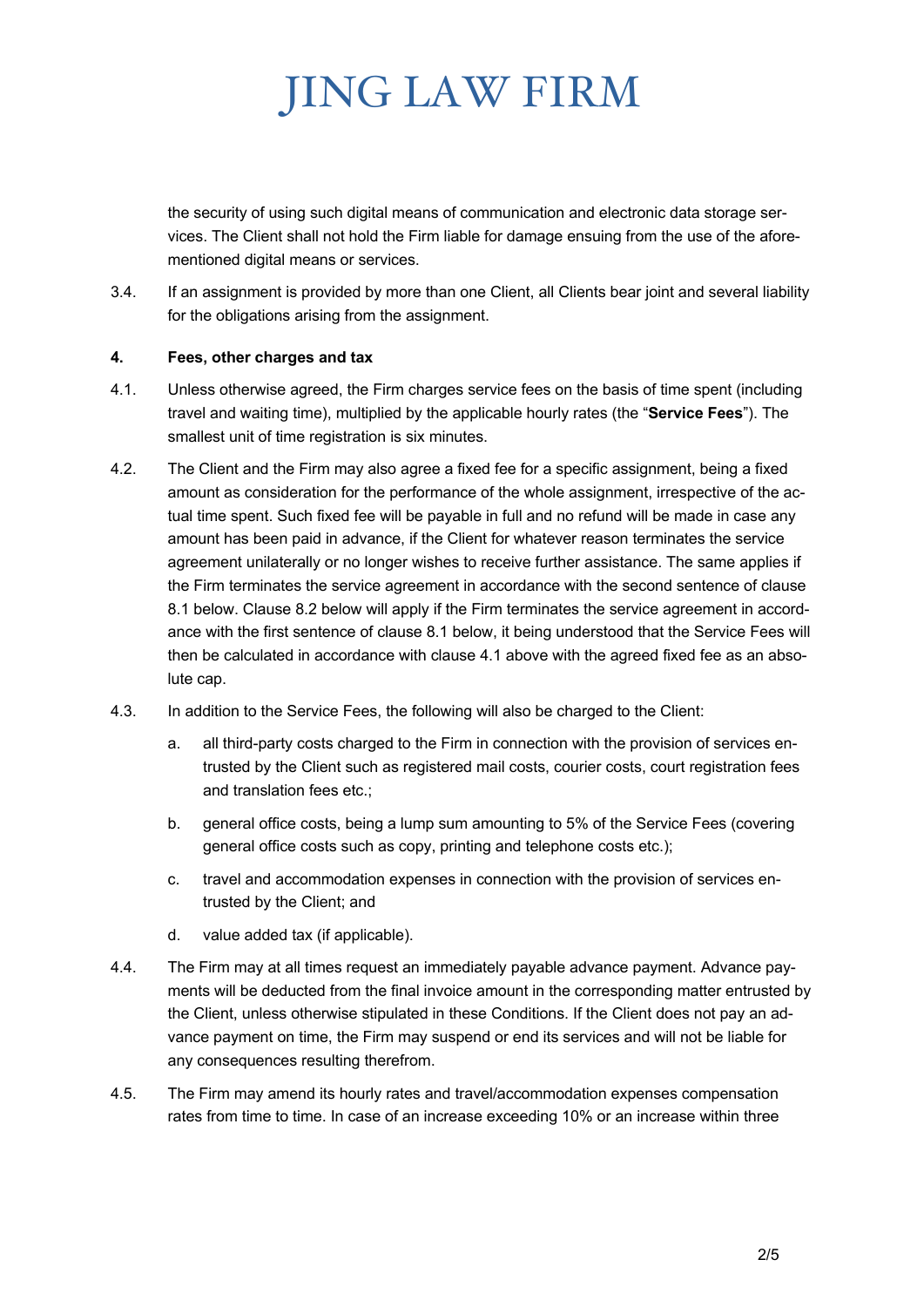months after commencement of the contractual relation with the Client, the Firm shall inform the Client in writing within seven days after the increase, in which case the Client will be entitled to terminate (*opzeggen*) the agreement with the Firm by written notice. The Client's right to terminate the agreement lapses after ten days from the moment the Client or the Client's representative(s) receive(s) or should be deemed to have received the notification.

### **5. Invoice and payment**

- 5.1. Unless agreed otherwise, the Firm shall send invoices on a monthly basis. The Client shall pay the invoice in full without set-off or suspension within fifteen days after the invoice date (the "**Payment Term**"). In case of no full payment within the Payment Term, the Client shall be automatically in default. As from the moment of default, the Firm may suspend or end the services and will not be liable for any consequences resulting therefrom.
- 5.2. From the moment the Client is in default, the Firm will be entitled to charge EUR 20 delayed payment collection administration fees as well as statutory interest (if the Client is a consumer) or statutory commercial interest (if the Client is a commercial party) over the outstanding amounts with a minimum of EUR 20. The Client shall also reimburse the Firm all costs (whether judicial, extra judicial or arbitration related costs) in relation to the collection of outstanding invoice amounts, with a minimum of 15% of the outstanding invoice amounts. Judicial and arbitration related costs shall be reimbursed by the Client in full instead of being limited to the litigation or arbitration costs awarded by the court or the arbitration institute, if the Client completely or largely loses the lawsuit or the arbitration proceedings.
- 5.3. The Client may notify the Firm in writing of any objections to an invoice within the Payment Term by providing reasonable details to support the objections. Upon expiration of the Payment Term, the right to raise objections to an invoice shall be extinguished, in which case the accuracy and validity of the invoice can no longer be challenged in or out of court.

#### **6. Liability**

- 6.1. In accordance with the relevant regulations, the Firm has taken out professional indemnity insurance that meets the applicable legal requirements (the "**Insurance**"). If provision of services to the Client gives rise to any liability, only the Firm and not any Affiliated Person can be held liable. The liability of the Firm shall in all events be limited to the amount that is paid out for the relevant claim under the Insurance, plus the amount of the Firm's deductible (*eigen risico*) thereunder.
- 6.2. Without prejudice to article 6:89 of the Dutch Civil Code, the Client's right to claim damages or to seek any other legal remedies will expire one year after the date on which the Client becomes or should have reasonably become aware of the damage and the Firm's liability for such damage, and will in any event lapse after three years from the occurrence of the cause of the damage.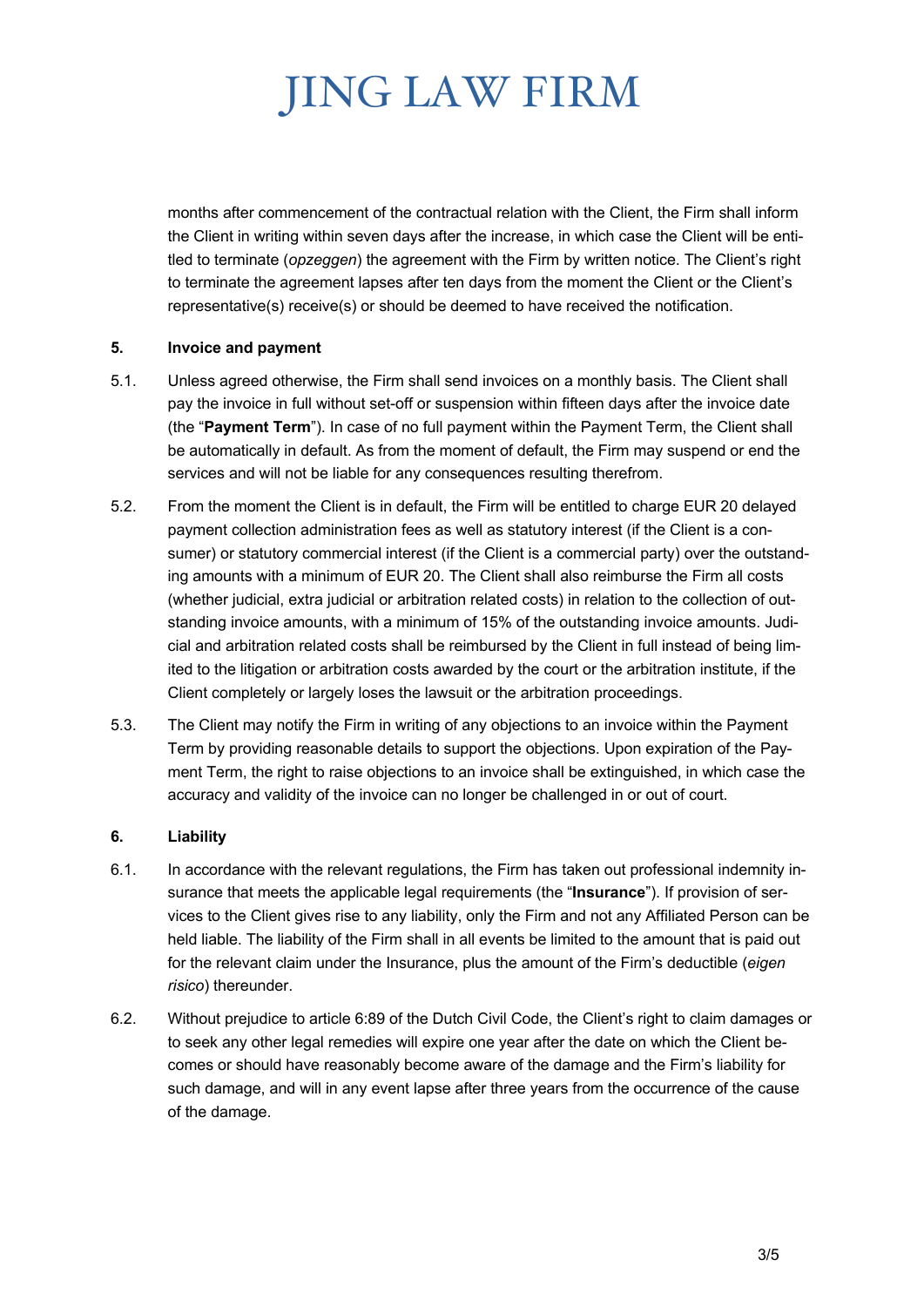6.3. The Client indemnifies the Firm and Affiliated Persons for the consequences of claims by third parties in connection with the performance of the Client's assignments, to the extent such claim exceeds - if any - the amount that is paid out under the Insurance plus the amount of the Firm's deductible (*eigen risico*) thereunder. The indemnity also covers related costs and expenses. The term "third party" has the same meaning as mentioned in clause 3.2 above.

### **7. Engaging third parties**

- 7.1. For performing the assignment(s) entrusted by the Client, the Firm may engage third parties such as translators, couriers or experts in certain areas etc. The Client agrees that the Firm may engage such third parties in its own name or, as an authorised representative, in the Client's name.
- 7.2. The Client agrees to be bound by the conditions (including liability limitation clauses) agreed between the Firm and third parties engaged in accordance with clause 7.1 above. The Firm is not liable for any damage caused by any third party.

#### **8. Termination**

- 8.1. Either the Client or the Firm may terminate (*opzeggen*) the service agreement by giving fourteen days' prior written notice. However, if the Client does not pay an invoice within the Payment Term or a prepayment invoice within the term specified therein, the Firm may terminate (*opzeggen*) the service agreement by giving immediate written notice without being liable for any consequences resulting therefrom.
- 8.2. If the service agreement is terminated, the Client shall pay for the work performed by the Firm up to the end of the agreement and for any subsequent work that the Firm may need to perform in order to transfer the matter to the Client or a third party, all in accordance with clauses 4 and 5 above.

#### **9. Governing law, complaints and dispute resolution**

- 9.1. All legal relationships (whether contractual or otherwise) between the Client and the Firm are exclusively governed by Dutch law.
- 9.2. The Firm's complaints procedure, which is published on the Firm's website, applies to all services performed by the Firm for any Client.
- 9.3. All disputes arising in connection with the service agreement between the Client and the Firm will in the first instance be exclusively submitted to the District Court of Amsterdam (*Rechtbank Amsterdam*), unless the Dispute Committee for the Legal Profession (*Geschillencommissie Advocatuur*) is competent according to the Firm's complaints procedure. However, if the Client's domicile (*woonplaats*) or centre of activities is outside the Netherlands, the Firm may opt to submit the dispute as mentioned in the previous sentence to the Netherlands Arbitration Institute (NAI) or its successor in accordance with the Arbitration Rules of the NAI or